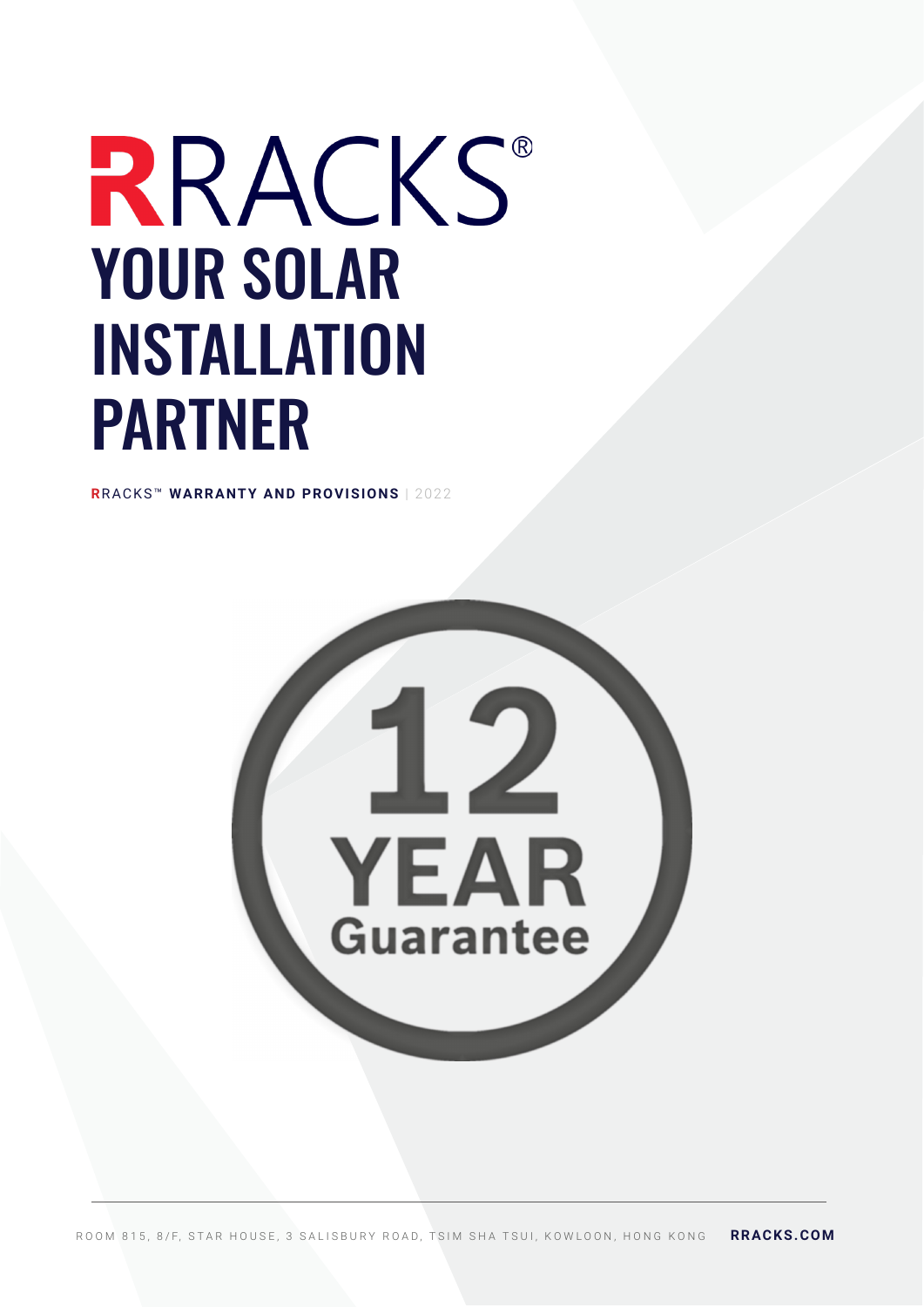WARRANTY SUMMARY

RRacks Limited manufactures and sells solar PV mounting and roof protection systems [hereinafter referred to as "goods" "products" or "systems"]. For these goods, RRacks Limited provides the following product warranty to its customers as the direct contractual partner.

This product warranty shall apply to the following racking and roof protection systems:

• Ground Mount racking systems, including Aluminium Slot-In rack and Aluminium

- **•** Rooftop racking systems including all compression brackets, penetrating brackets and tile hooks
- Clamped Rack (some Hot Dipped Galvanized warranties may vary)
- Adjustable rooftop tripod racking systems
- Cable management systems
- **•** Edge protection and skylight protection systems
- Aluminium walkways and fixings
- 1 INTRODUCTION
- 2 TERMS OF WARRANTY
- 3 EXTENDED WARRANTY
- 4 WARRANTY EXCLUSIONS
- 5 PROCEDURE IN THE EVENT OF A WARRANTY CLAIM

#### WARRANTY INTRODUCTION

## WARRANTY

### WARRANTY TERMS OF WARRANTY

RRacks Limited grants a 12-year warranty on all PV racking products and roof protection supplied by us.

If damage occurs despite correct installation and use under normal strain as defined by structural certifications for the products, RRacks Limited will replace the affected damaged components within the warranty period without delay.

This warranty shall transfer from the original buyer to subsequent buyers and/or end users for the remainder of the warranty term, providing the solar system is not relocated or re-installed from its original installation. All claims of warranty must be made with proof of purchase of the goods.

### WARRANTY **EXTENDED WARRANTY**

The warranty term may be considered for extension on a per project basis. Such a warranty extension will require a report on the products to be installed, project location and installation date. RRacks Limited may also request additional environmental assessments of the site and surrounding area to take place at the customer's cost.

Warranty covering the hot-dipped galvanized structures can be negotiated on a project by project basis depending on location, soil, wind and weather conditions.